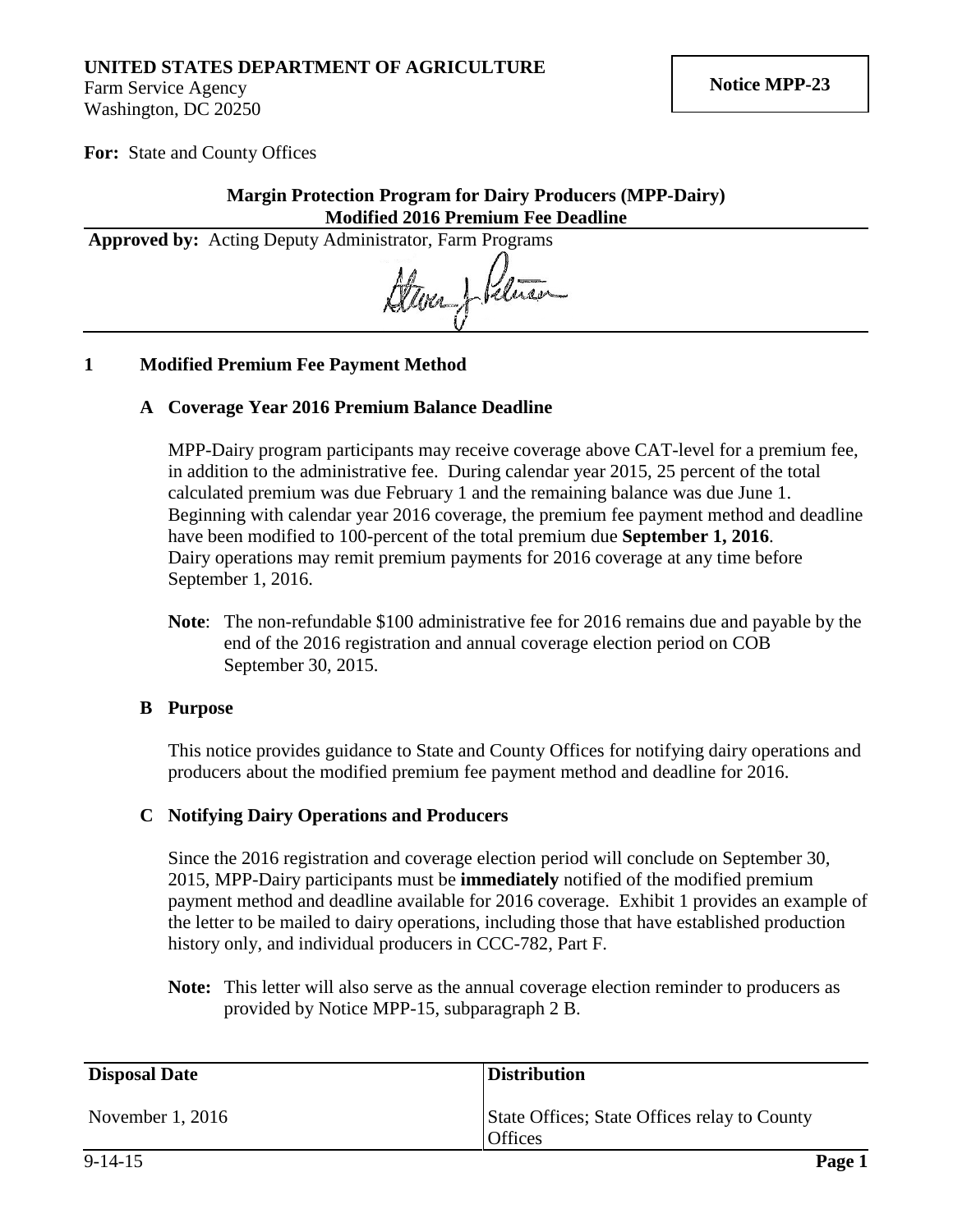# **1 Modified Premium Fee Payment Method (Continued)**

## **C Notifying Dairy Operations and Producers (Continued)**

County Offices must mail the letter in Exhibit 1 by **COB September 18, 2016**. To facilitate distribution of the letter to dairy operations and producers, an electronic file with data fields specific to each dairy operation and producer will be provided from the National Office to State Offices to disseminate to their dairy counties.

A Word version of the Exhibit 1 letter template may be accessed by the State Office MPP-Dairy specialist from the DAFP MPP-Dairy Intranet site at

**<https://sharepoint.fsa.usda.net/mgr/dafp/psd/MPP/SitePages/Home.aspx>**. State Offices shall disseminate the letter template to County Offices. County Offices may mail merge the electronic file data into the letter to facilitate distribution.

**Note:** The electronic file and instructions for using the file are forthcoming. Notification will be provided to State Offices when this information is available.

### **D Contact**

If there are questions about this notice, State Offices shall contact Dani Cooke, PSD, by either of the following:

- e-mail to **[danielle.cooke@wdc.usda.gov](mailto:danielle.cooke@wdc.usda.gov)**
- telephone at 202-720-1919.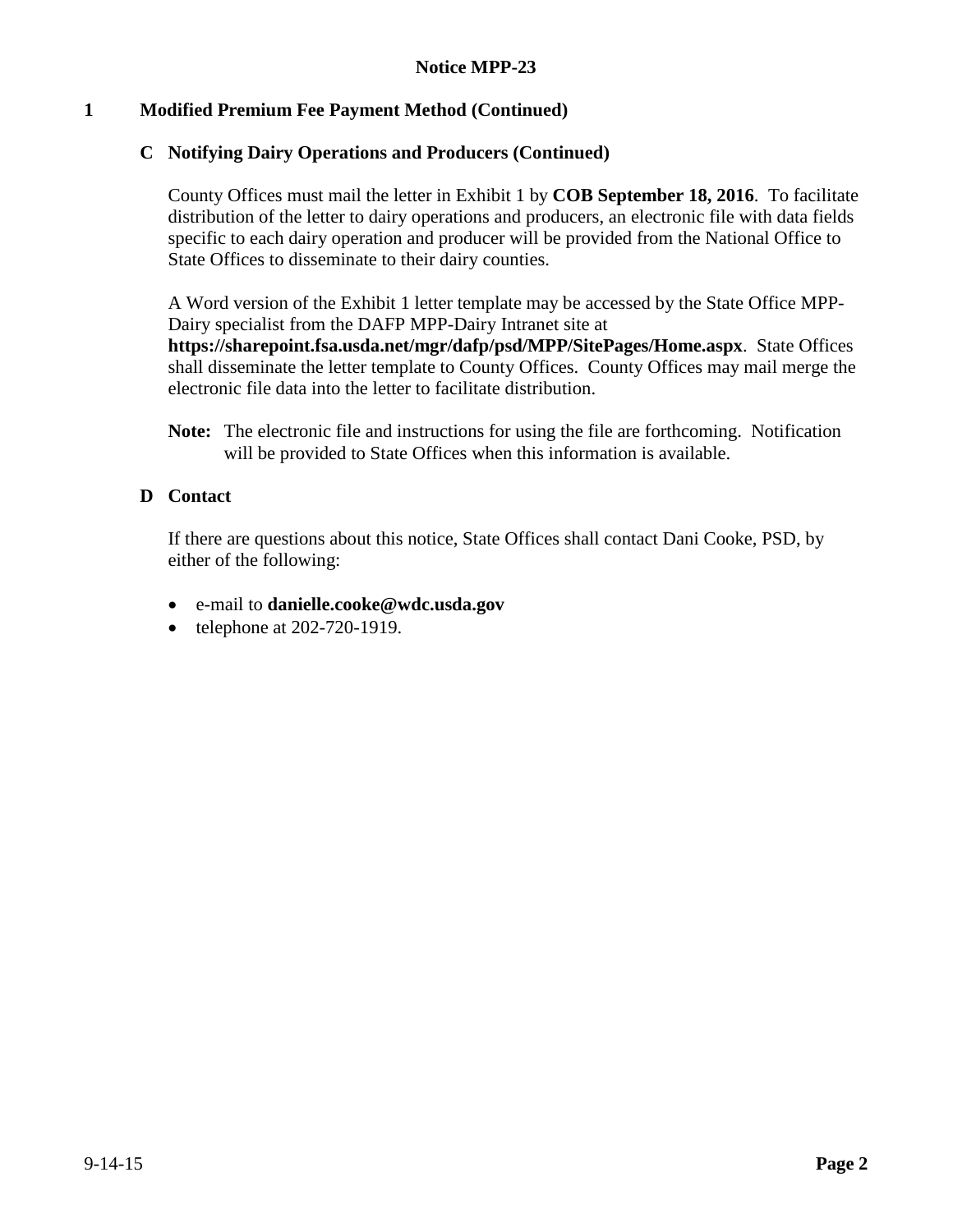# **2 Action**

### **A State Office Action**

State Offices shall:

- ensure that County Offices are immediately informed of the contents of this notice
- ensure that mailing of the Exhibit 1 notification letters is completed timely
- immediately publicize the contents of this notice by all available means
- direct questions about MPP-Dairy program policy and procedure to the National Office according to subparagraph 1 D.

# **B County Office Action**

County Offices shall:

- take appropriate action according to this notice and complete mailing of the Exhibit 1 notification letter by COB September 18, 2015
- immediately notify producers, by all available means, of the modified premium fee payment method and deadline for coverage year 2016
- forward questions about this notice to the State Office MPP-Dairy specialist.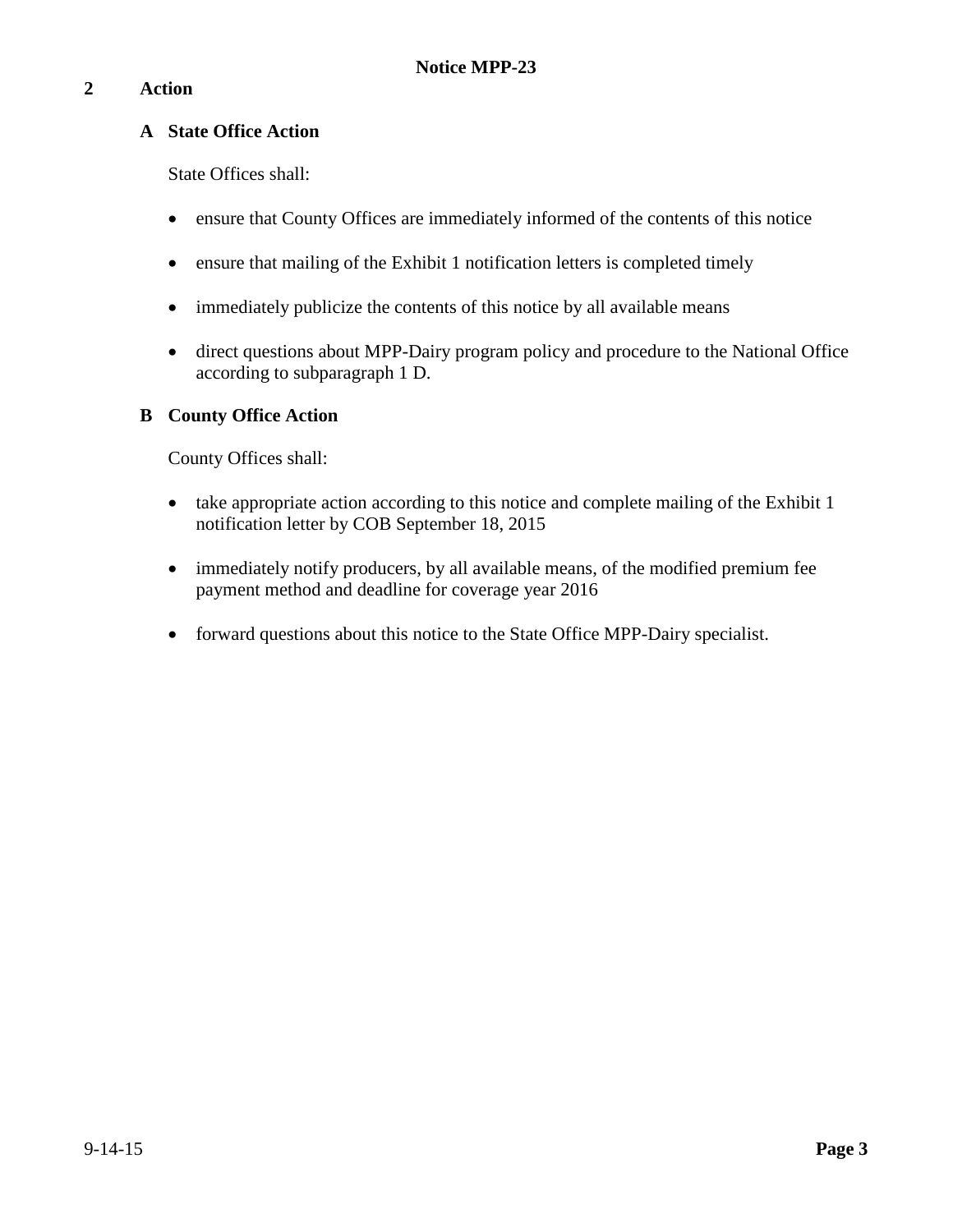# **Premium Payment Method Notification and Annual Coverage Election Reminder Letter**

The following is an example of the modified premium payment method notification and annual coverage election reminder letter.

| Farm and<br>Foreign<br>Agricultural<br>Services<br>Farm<br>Service<br>Agency<br>County Office Name<br>FSA Office<br>Address<br>City, ST Zip Code<br>Voice:xxx-xxx-xxxx<br>Fax:xxx-xxx-xxxx | (Date)<br>(Dairy Operation Name)<br>$(c/O$ Producer)<br>(Dairy Operation Address)<br>(Dairy Operation City, State Zip)<br>Dear Sir/Madam:<br>You are receiving this letter to notify you of a new payment option for coverage                                                                                                                                                                                                                                                     |
|--------------------------------------------------------------------------------------------------------------------------------------------------------------------------------------------|-----------------------------------------------------------------------------------------------------------------------------------------------------------------------------------------------------------------------------------------------------------------------------------------------------------------------------------------------------------------------------------------------------------------------------------------------------------------------------------|
|                                                                                                                                                                                            | year 2016.<br>The annual coverage election period for the 2016 coverage year ends on<br>September 30, 2015. If you have not already done so, you are required to make<br>an annual coverage election for 2016 and to pay the \$100 annual administrative<br>fee to your County FSA Office by September 30, 2015. Please note that any<br>unpaid premium balances for 2015 must be paid in full by September 30, 2015,<br>for you to remain eligible for buy-up coverage for 2016. |
|                                                                                                                                                                                            | <b>WHAT'S NEW FOR 2016</b>                                                                                                                                                                                                                                                                                                                                                                                                                                                        |
|                                                                                                                                                                                            | 100 percent of your premium is due September 1, 2016, and you are no longer<br>required to make a 25 percent premium payment by February 1, 2016 and pay the<br>remaining balance by June 2016                                                                                                                                                                                                                                                                                    |
|                                                                                                                                                                                            | Your milk marketing company may remit your premium on your behalf to your<br>county office if you work out an agreement with your milk marketing company.                                                                                                                                                                                                                                                                                                                         |
|                                                                                                                                                                                            | Premium payments may be submitted to your county office at any time prior to<br>September 1, 2016.                                                                                                                                                                                                                                                                                                                                                                                |
|                                                                                                                                                                                            | WHAT YOU NEED TO DO                                                                                                                                                                                                                                                                                                                                                                                                                                                               |
| ٠                                                                                                                                                                                          | If you have already completed a coverage election for 2016, no further action is<br>necessary. You must pay your premium by September 1, 2016, if you selected<br>buy-up coverage.                                                                                                                                                                                                                                                                                                |
|                                                                                                                                                                                            | If you have not made an election, please complete an MPP-Dairy Contract and<br>Annual Coverage Election form CCC-782 available from your local county<br>office, or download the form from the following site:<br>http://forms.sc.egov.usda.gov/efcommon/eFileServices/eForms/CCC782.PDF.                                                                                                                                                                                         |
|                                                                                                                                                                                            | An Equal Opportunity Provider and Employer                                                                                                                                                                                                                                                                                                                                                                                                                                        |